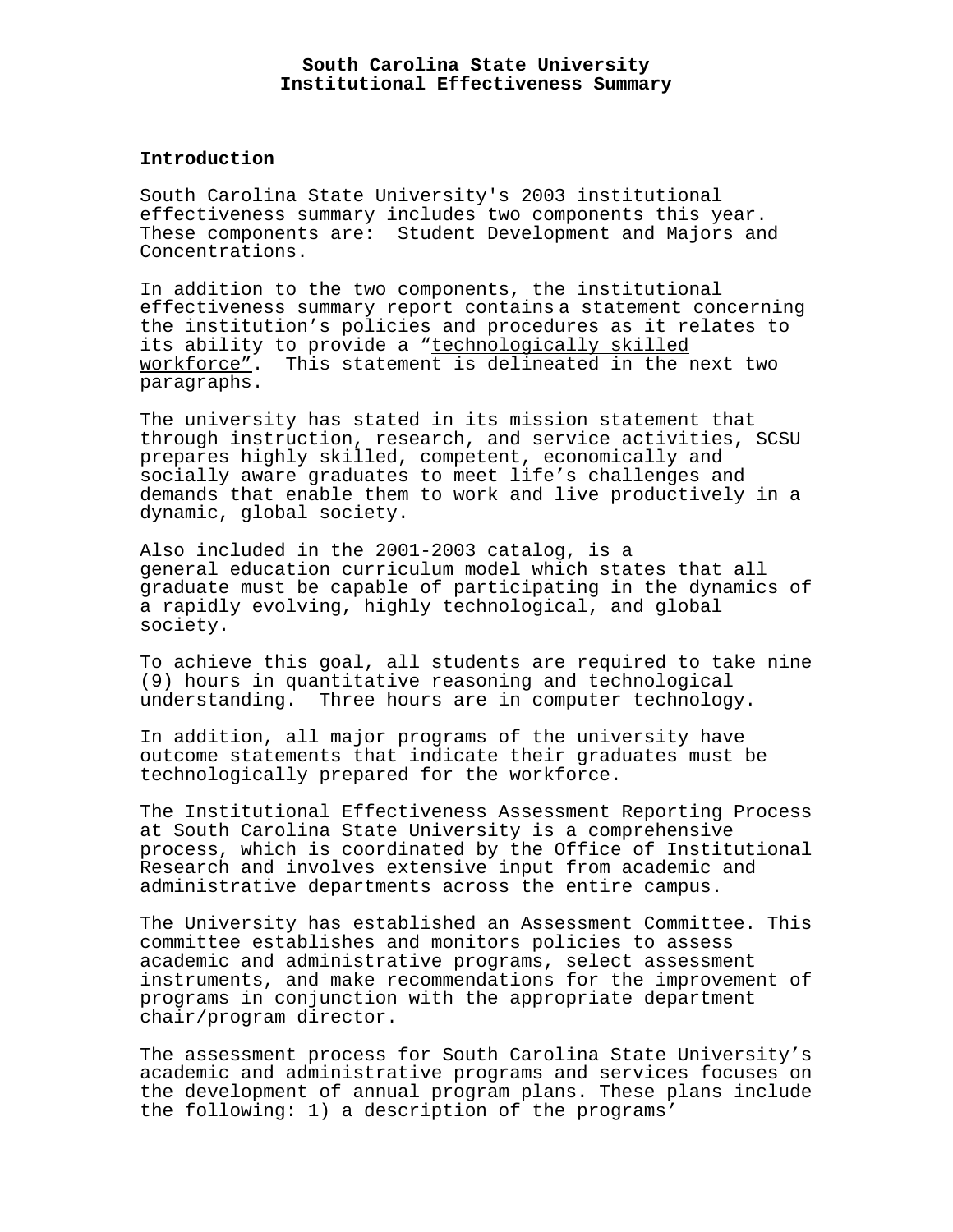## South Carolina State University Institutional Effectiveness Summary

relationship to the University's mission statement; 2) identification of program outcomes and assessment criteria; and, 3) identification of how the assessment results will be used to improve the program and service.

#### **1. Student Development**

 The Division of Student Services supports the mission of South Carolina State University by providing a variety of programs and services for the total development of all students.

The goals and objectives of this Division are accomplished through its various departments; Admissions and Recruitment; Career Planning and Placement; Counseling, Health and Psychometric Services, Freshman Programs; Financial Aid; Student Life and Development and Residence Life.

The assessment of student development has focused primarily on the provision of effective programs and services. User surveys and satisfaction surveys were mainly used to obtain assessment data. The Noel Levitz Student Satisfaction Inventory was administered in Fall 2002 to 650 undergraduate students. Eighty six percent (559) were freshmen.

The results and the impact of these surveys are briefly presented below.

It is important to note that this report is incomplete. The change in administration at the University has affected the presentation of results and the implementation of strategies. The assessment of all academic and administrative programs will be conducted in Fall 2003 as part of the new president's, Dr. Andrew Hugine's, strategic plan for excellence.

#### **ASSESSMENT RESULTS**

Each department administered user surveys during the fall semester. Due to administrative changes, this report will discuss the results of the Residential Hall Survey and the Noel Levitz Inventory.

The Residential Hall survey was administered to 457 students. These students were a cross – section of academic classifications and represented ten (10) residential halls. The 18-item survey dealt with issues such as residential safety, cleanliness, staff professionalism, programming, access to technology, and maintenance. The results of the survey revealed that 85% of the respondents indicated that the staff was professional. However, 75% indicated that